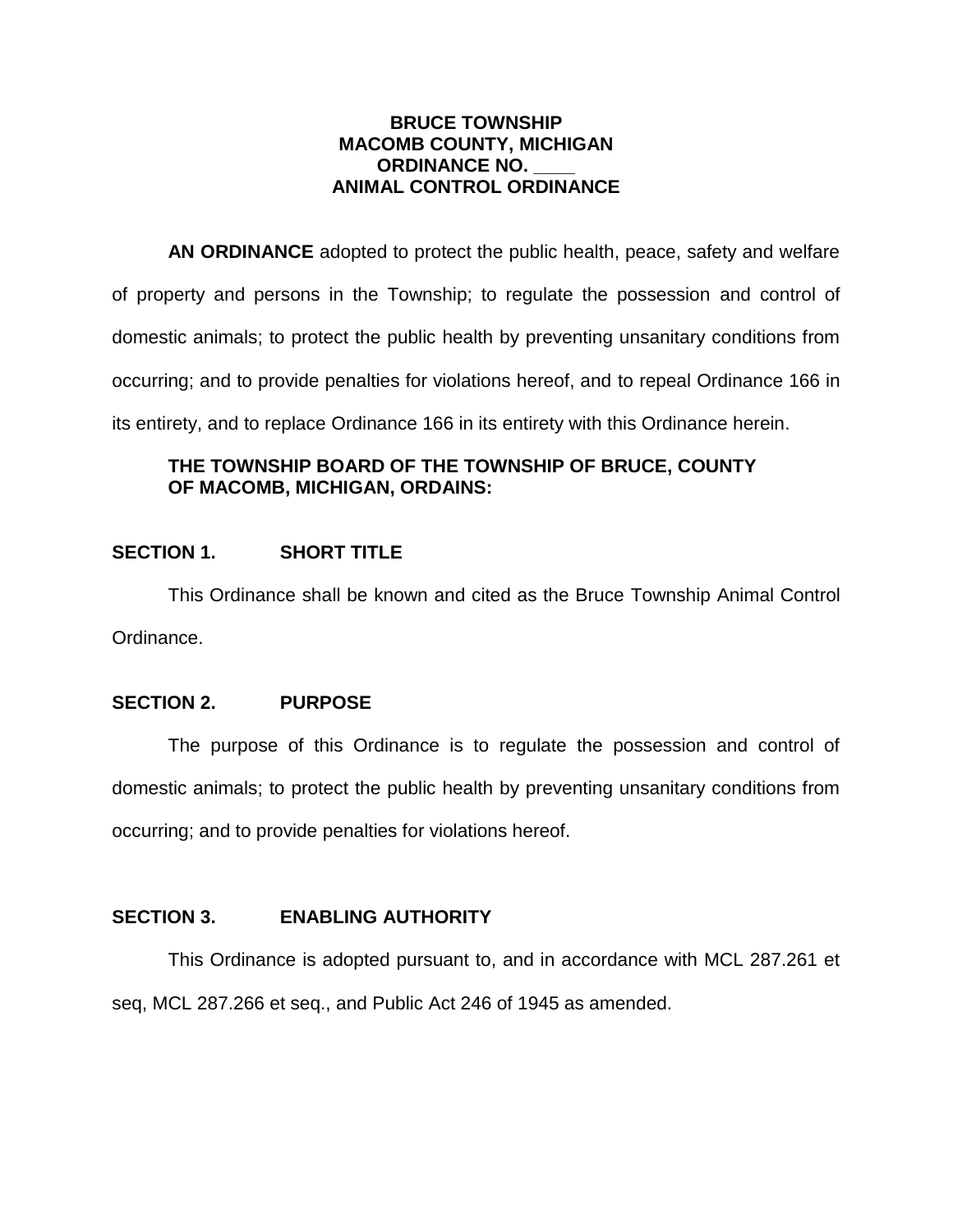### **SECTION 4. DEFINITIONS**

- Owner: Any person who (1) harbors or keeps a domestic animal; (2) has right or property interest in any domestic animal; or (3) any person who shall permit any domestic animal to remain about any premises owned or occupied by him or her for a period of five (5) days shall be deemed to be the owner of such domestic animal for the purpose of this Ordinance.
- Custodian: A person who has charge of the domestic animal.
- Domestic Animal: An animal that has traditionally, through a long association with humans, lived in a state of dependence upon humans or under the dominion and control of humans and has been kept as a household pet, including but not limited to dogs, cats, hamsters, gerbils, ferrets, mice, rabbits, cockatiels, cockatoos, canaries, finches, parakeets, parrots, and tropical fish.

## **SECTION 5. DOG LICENSE REQUIRED**

It shall be unlawful for any person to own, maintain, keep or harbor any dog within the corporate limits of the Township without first obtaining a license thereof, as required by Public Act 339 or 1919, MCL 287.266 et seq., as amended.

## **SECTION 6. NOISE CONTROL**

It shall be unlawful for any person to own, harbor or keep any domestic animal which shall cause annoyance or disturbance to persons by frequent or habitual barking, howling, yelping or habitual crying.

## **SECTION 7. LEASH REQUIREMENTS/ANIMALS AT LARGE PROHIBITED**

All domestic animals shall be kept under restraint. It shall be unlawful for any person to cause or permit any domestic animal owned, kept, possessed or harbored by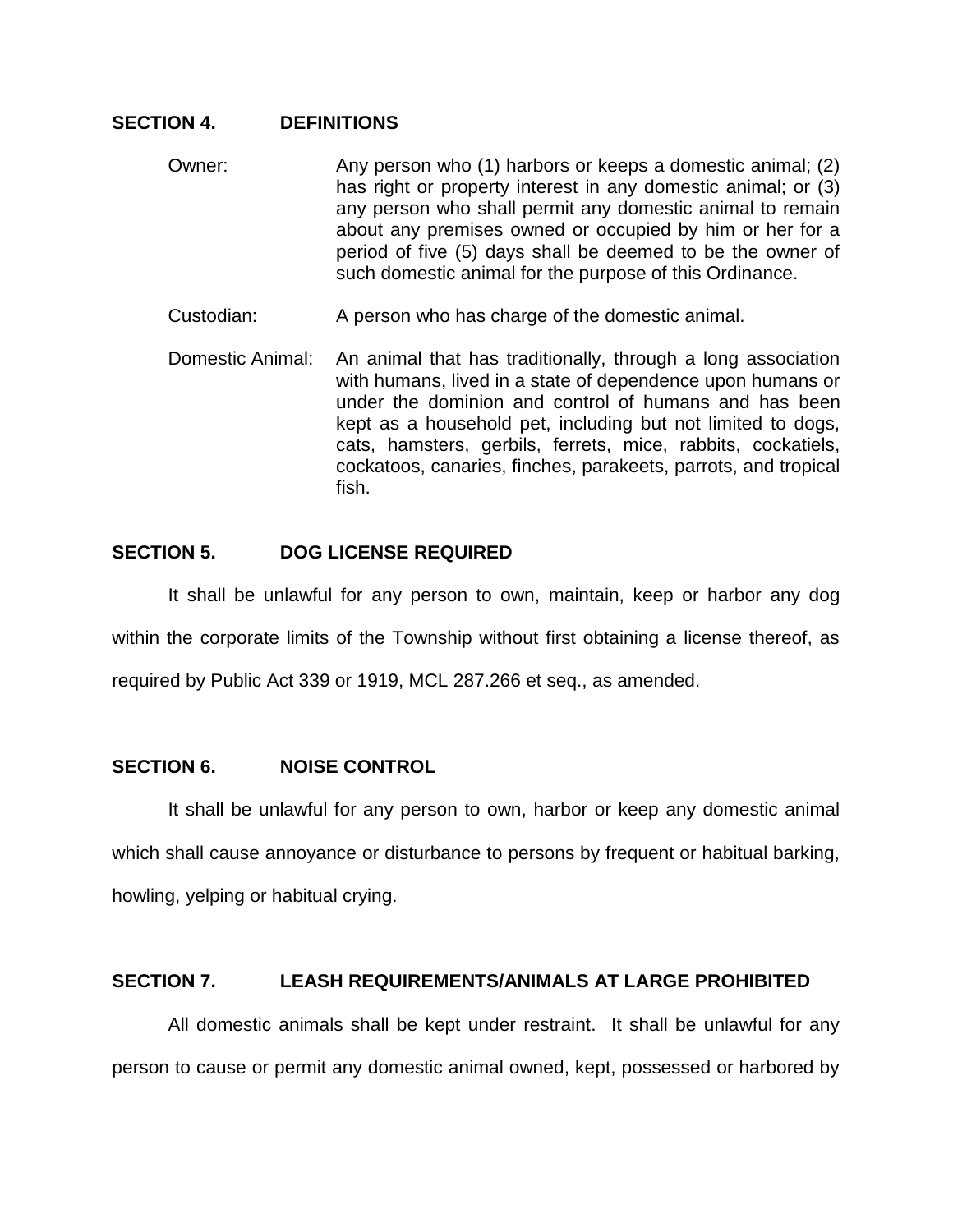such person, under his or her control, to run at large or unattended, upon the public streets, walks, alleys, parks, public places with the Township, or upon the premises of another, without express permission of the owner or occupant of the private premises. No dog or cat shall be permitted in any cemetery.

It shall be unlawful for any person to permit or cause to permit a domestic animal to leave, stray, roam or wander beyond the boundaries of the premises owned or occupied by its owner, unless that animal is under leash or other means of direct control by its owner or his agent.

It shall be lawful for any enforcement officer(s) to seize any dog running at large in the Township in violation of this ordinance.

#### **SECTION 8. INJURY TO PROPERTY**

It shall be unlawful for any person owning or possessing a domestic animal to permit a domestic aminal to go upon private lands or premises without the permission of the owner of such premises and break, bruise, tear up, crush or injure any lawn, flower bed, plant shrub, tree or garden in any manner whatsoever.

#### **SECTION 9. WASTE REMOVAL**

It shall be unlawful for any person to permit any domestic animal owned or harbored by him/her to deposit fecal matter in any place other than the premises where the animal is harbored or kept, unless that fecal matter is immediately collected, removed and properly disposed of.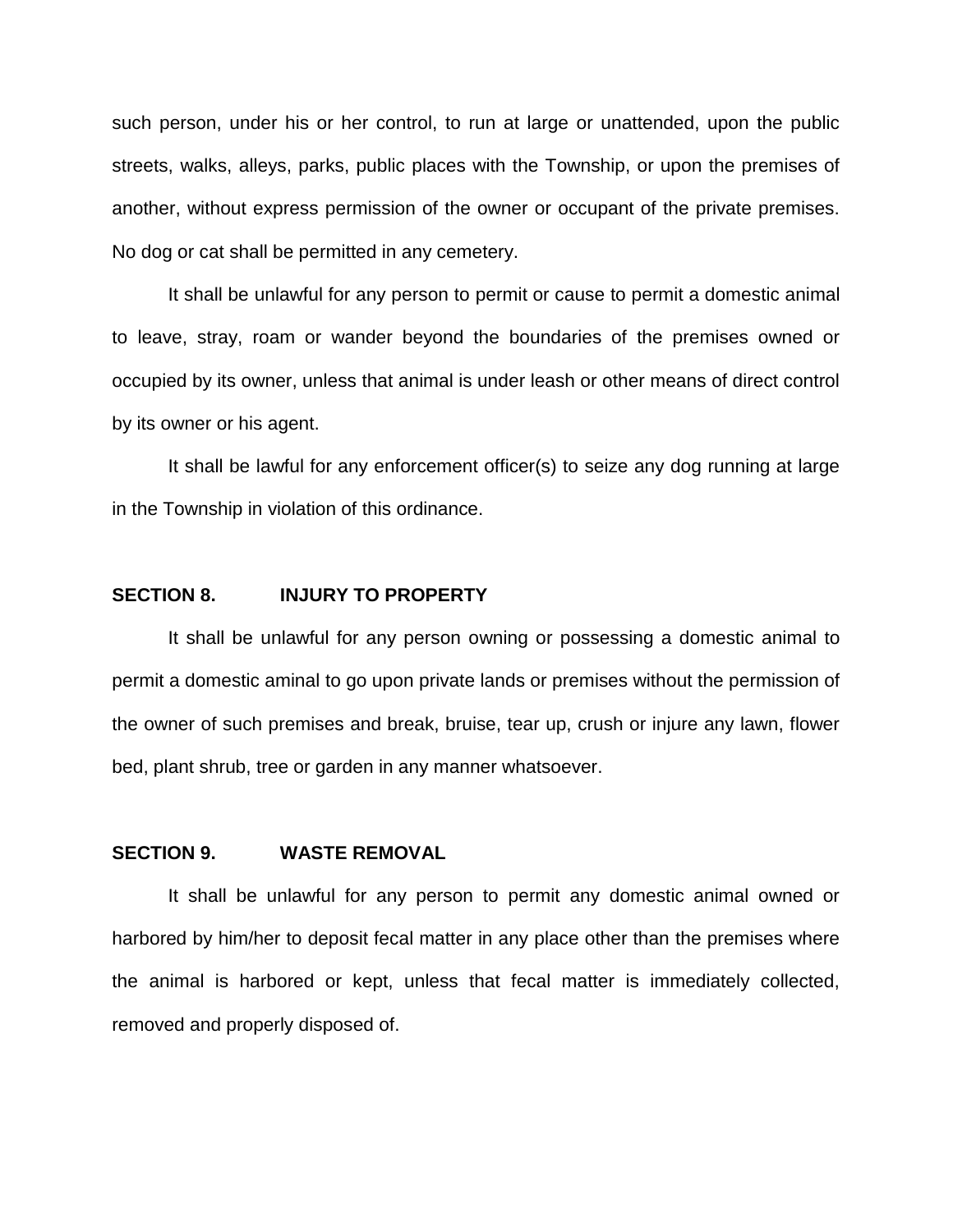#### **SECTION 10. CONFINEMENT**

It shall be unlawful for any person owning, keeping, harboring, or having charge of any domestic animal to confine, keep, or harbor such animal in a structure, pen coop or yard, or otherwise, so as to create an unsanitary, unwholesome, malodorous, or obnoxious condition. Any structure, pen, or coop maintained for the purpose of confining, keeping, or harboring any domestic animal shall not be constructed nor maintained so as to be nearer than 15 feet to any property line.

All pens, yards or runs or other structures wherein any animal is kept shall be of such construction so as to be easily cleaned and kept in good repair.

Fences which are intended as enclosures for any animal shall be securely constructed, shall be adequate for the purpose, kept in good repair and shall not become unsightly.

#### **SECTION 11. VICIOUS DOGS**

No person shall own or harbor a vicious or dangerous dog, or an animal that has been bitten by an animal known to have been affected by rabies, or an animal which has bitten any person.

#### **SECTION 12. MAXIMUM NUMBER OF DOGS AND CATS**

It shall be unlawful for any person or persons to keep more than three (3) dogs or six (6) cats at any one time on a parcel of property, with the exception that a litter of pups or kittens, or a portion of that litter, may be kept for a period of time not exceeding five months from birth.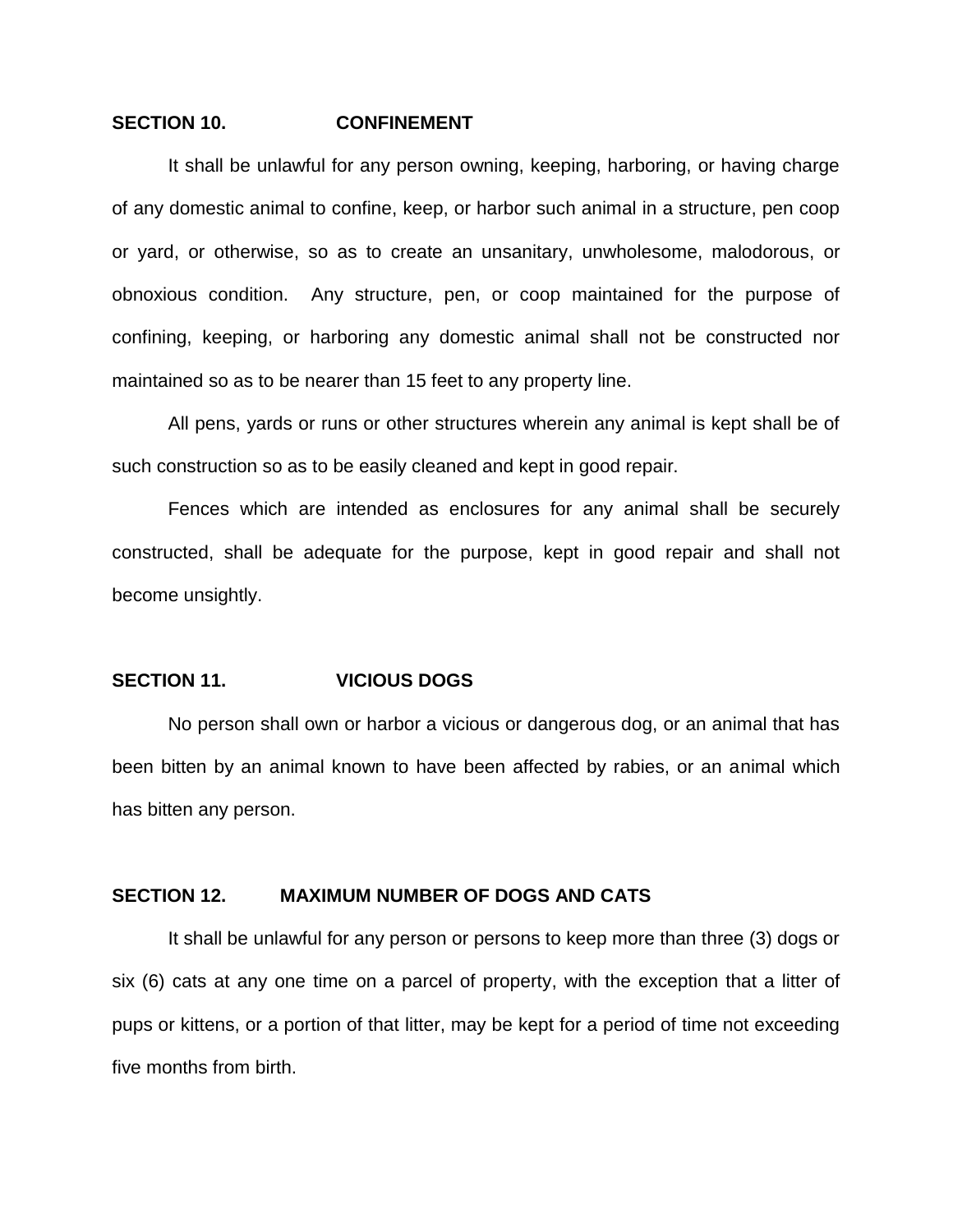#### **SECTION 13. KENNELS**

Kennels are permitted only as set forth by the provisions in the Bruce Township Zoning Ordinance, being Ordinance 161 of the Bruce Township Ordinances, as amended.

### **SECTION 14. FOOD AND SHELTER**

It shall be unlawful for any person in charge of an animal to fail, refuse or neglect to provide such animal with food, potable water, shade or shelter, or to cruelly or unnecessarily expose any such animal in hot, stormy, cold or inclement weather, or to carry such animal in or upon any vehicle in a cruel or inhumane manner.

"Shade" shall mean protection from the direct rays of the sun during the months of June through September. "Shelter", as it applies to domestic animals, shall mean a moisture-proof structure of suitable size to accommodate the domestic animal and allow retention of body heat, made of durable material with a solid floor raised at least two inches from the ground and with the entrance covered by a flexible, wind-proof material. Such structure shall be provided with a sufficient quantity of suitable bedding to provide insulation and protection against cold and dampness.

#### **SECTION 15 . CRUELTY TO ANIMALS**

It shall be unlawful for any person to willfully or maliciously inflict unnecessary or needless cruelty, torture, abuse, or cruelly beat, strike or abuse any animal, or by any act, omission or neglect, cause or inflict any unnecessary or unjustifiable pain, suffering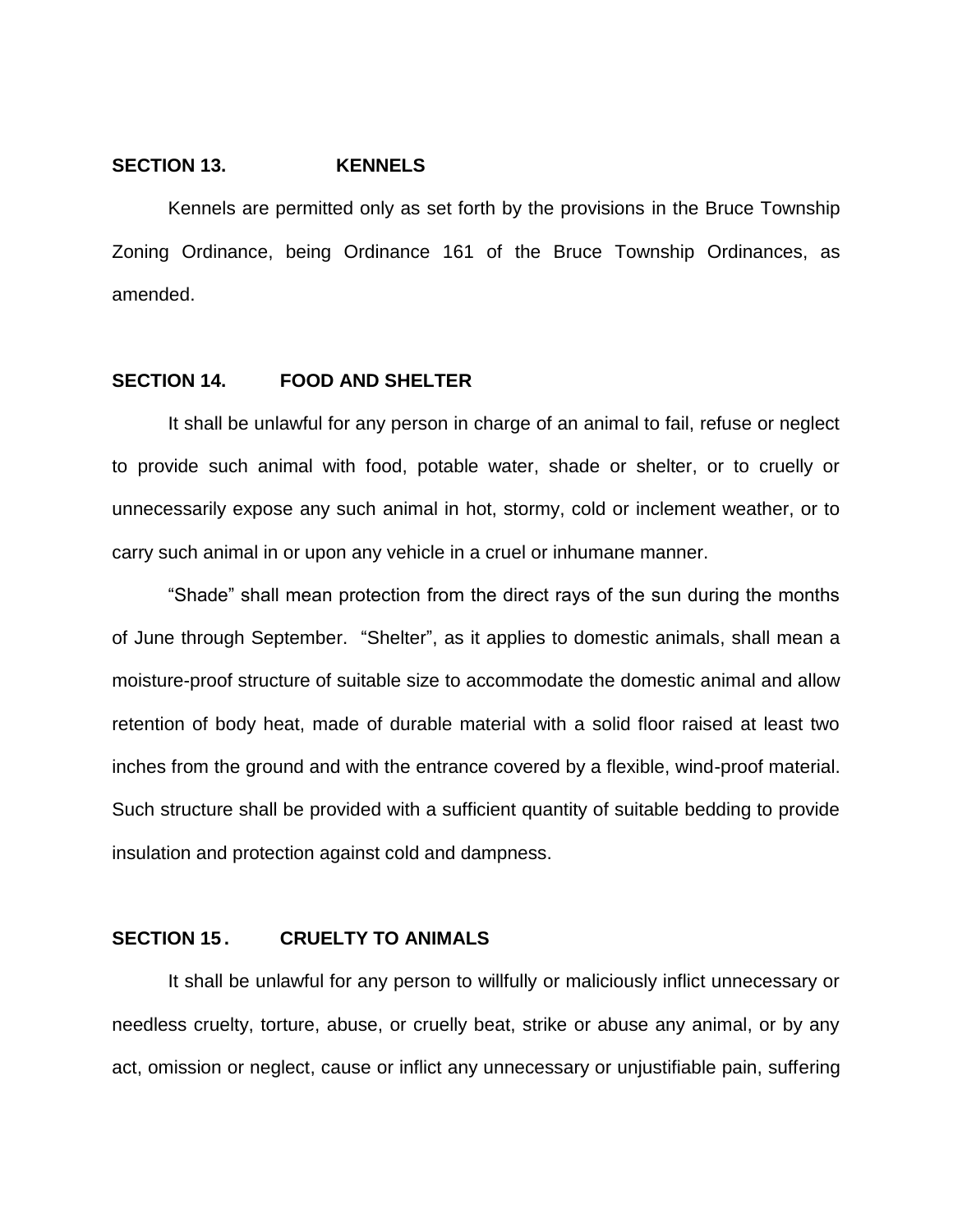or injury or death to any animal, whether such animal belongs to such person or to another, except that reasonable force may be employed to drive away vicious or trespassing animals. Any unwanted animals shall be delivered to the Humane Society for proper disposal or care.

#### **SECTION 16. PENALTIES**

Any person who violates the provisions of this Ordinance shall upon conviction thereof, be guilty of a misdemeanor and subject to a penalty not to exceed five hundred dollars (\$500) or imprisonment in the county jail for a period not to exceed ninety (90) days, or both such fines and imprisonment.

### **SECTION 17. ENFORCEMENT**

The Township Board hereby authorizes the Township code enforcement officer or his designee, the Macomb County Sheriff Department officials and their agents/assignees, and the Macomb County Animal Control officers and their agents/assignees to enforce or assist in the enforcement of this Ordinance and to issue citations under this Ordinance.

The Township may sue in any court of competent jurisdiction for civil relief, including damages or injunctive relief, and may recover its fees, costs and expenses incurred from any person, partnership, firm, association or corporation who violates the Animal Control Ordinance.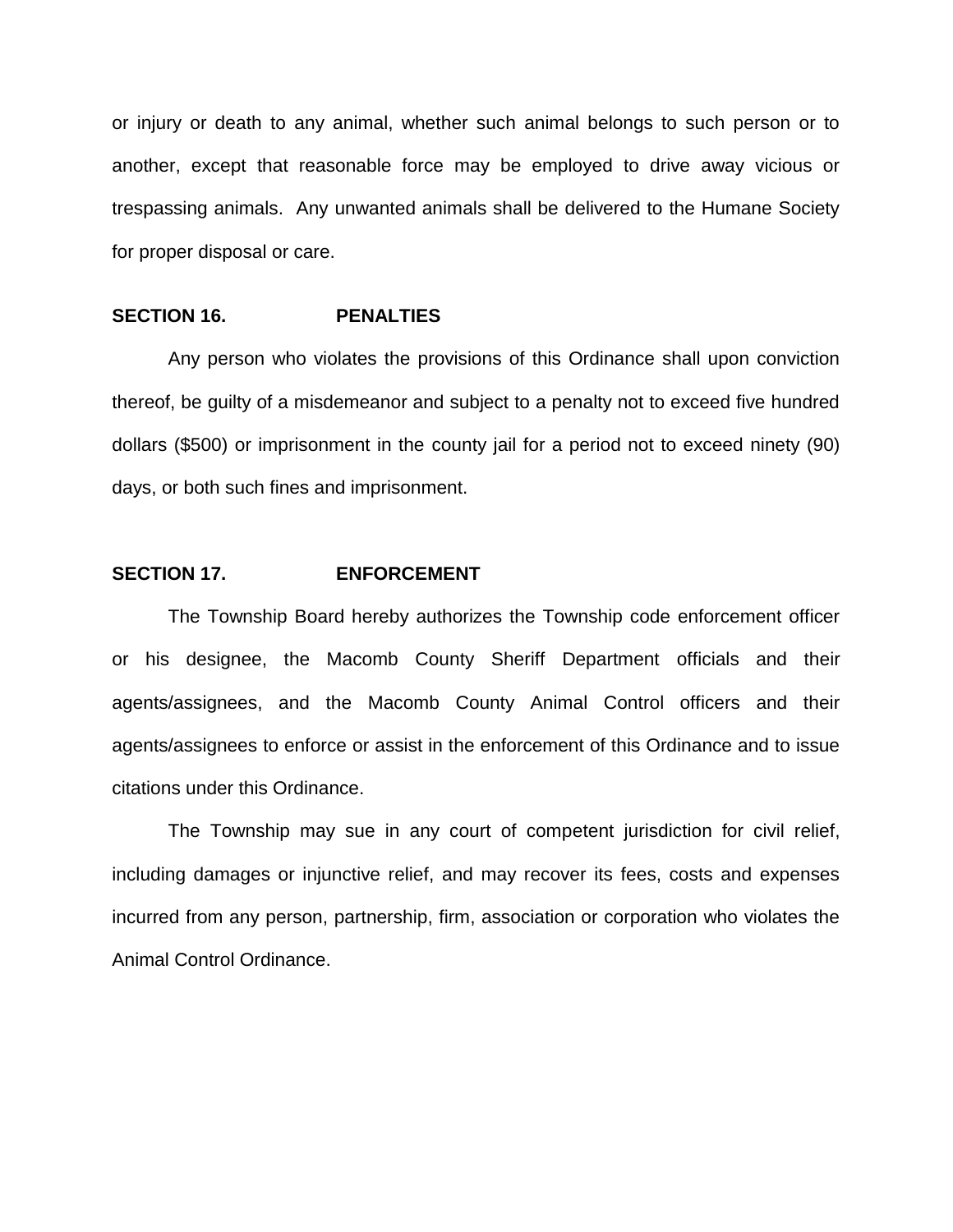### **SECTION 18. REPEALING OF CONFLICTING PROVISIONS**

All resolutions, ordinances or parts thereof in conflict with the provisions of this Ordinance are to the extent of such conflict hereby repealed.

### **SECTION 19. SEVERABILITY**

If any section, paragraph, clause or provision of this Ordinance is for any reason held to be invalid or unconstitutional, the invalidity or unconstitutionality of such section, paragraph, clause or provision shall not affect any of the remaining provisions of this Ordinance.

### **SECTION 20. PUBLICATION**

A true copy of this Ordinance or a summary thereof shall be published twice in a newspaper of general circulation in the Township of Bruce.

## **SECTION 21. EFFECTIVE DATE**

This Ordinance shall take effect thirty (30) days after the publication of a true copy or summary thereof as provided in Section 15.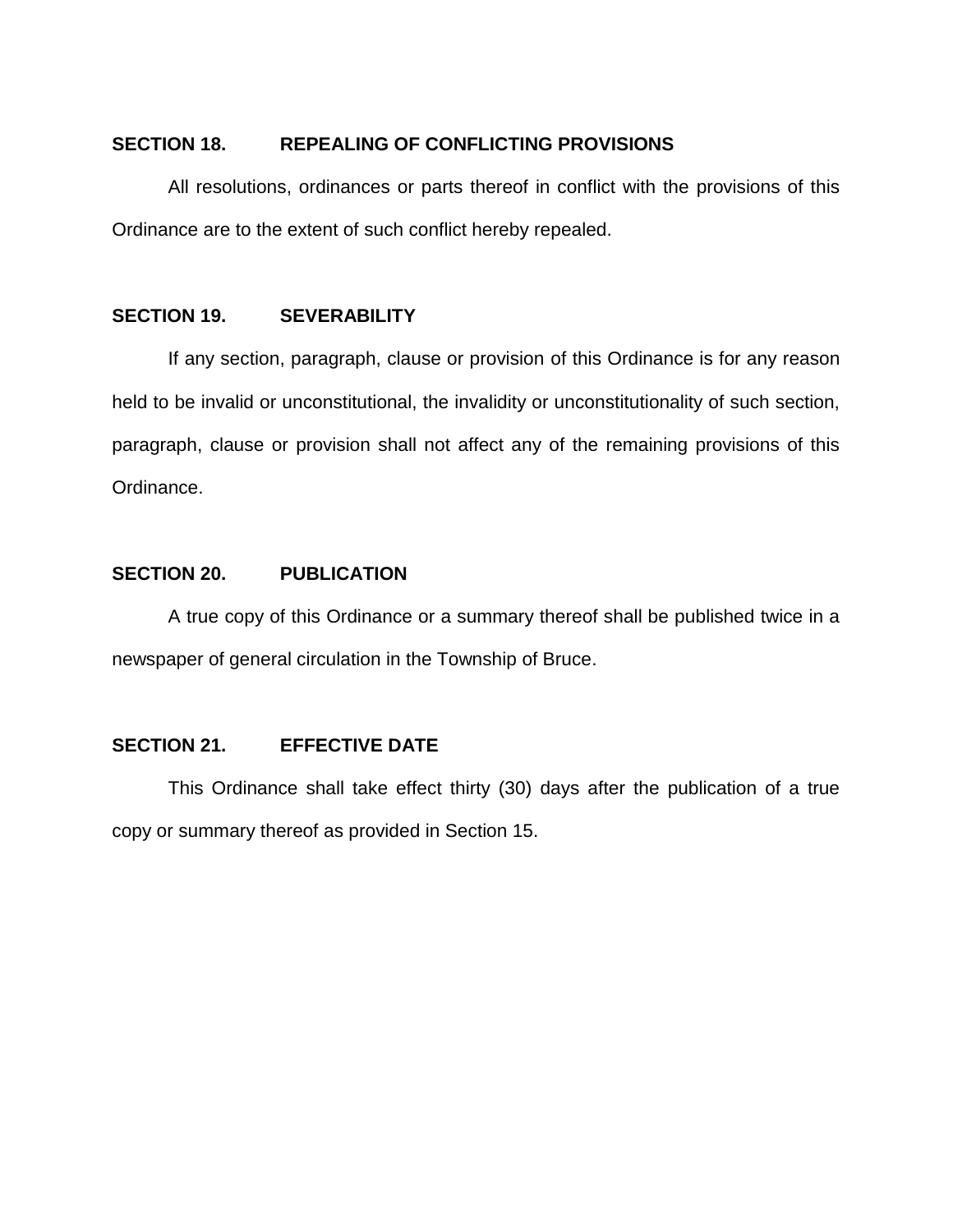# **CERTIFICATE OF TOWNSHIP CLERK**

I certify that the foregoing constitutes a true and complete copy of an Ordinance duly adopted by the Township Board of the Township of Bruce, Macomb County, Michigan, at a meeting held on the day of \_\_\_\_\_\_\_\_\_\_\_\_\_\_\_\_\_ A.D., 2015.

I further certify that the following Township Board Members were present at the meeting:

and the following Township Board members were absent:

I further certify that Member \_\_\_\_\_\_\_\_\_ moved for the adoption of the Ordinance, and that motion was supported by Member I further certify that the following Township Board Members voted for the adoption of the Ordinance:

and that the following Township Board Members voted against adoption of the Ordinance:

TOWNSHIP OF BRUCE CLERK